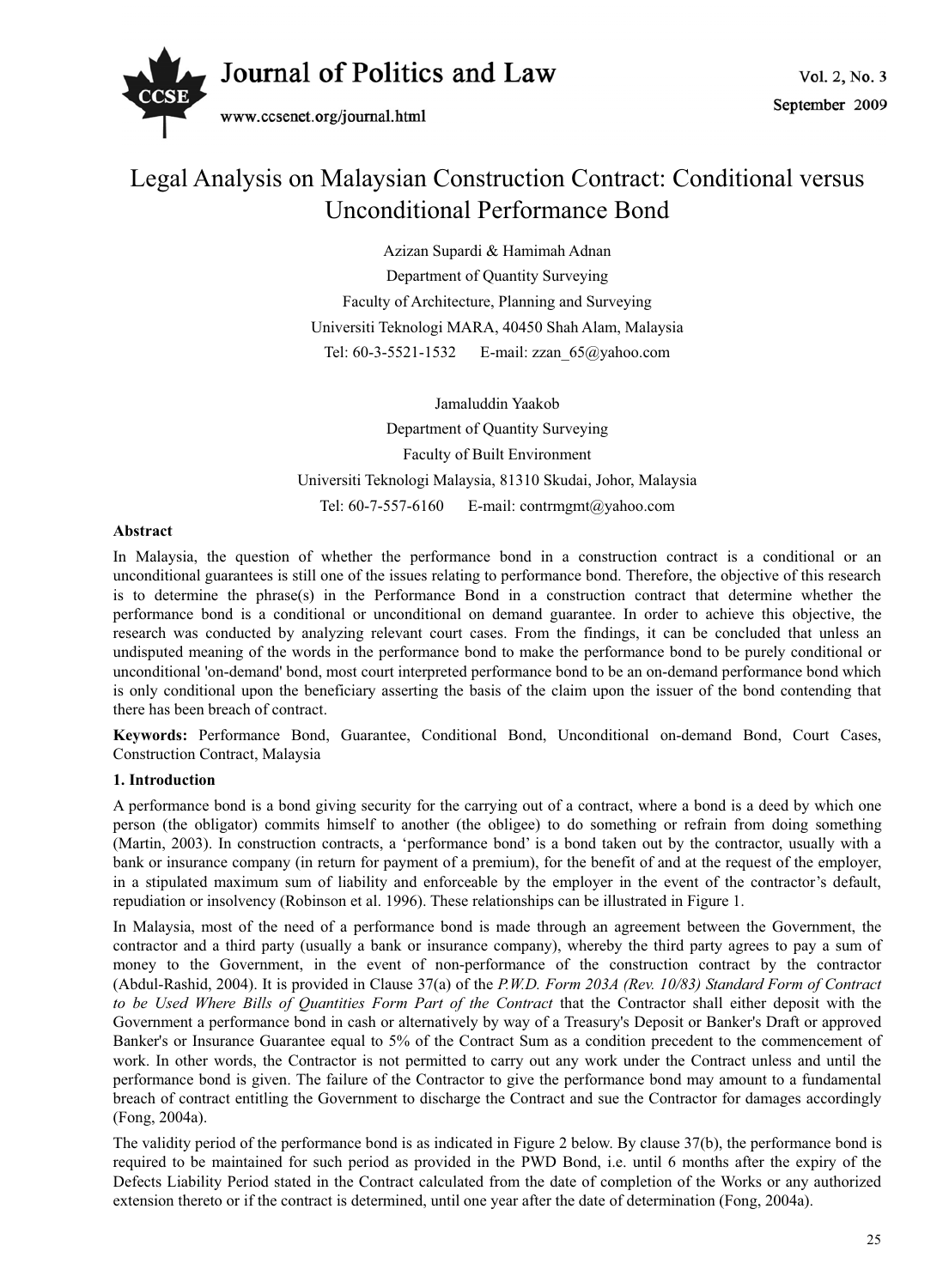There are two types of performance bonds, as set out below (Robinson et al. 1996).

x *Conditional bond* or *default bond*. A default bond is a contract of guarantee whereby the surety accepts 'joint and several' responsibility for the performance of the contractor's obligations under the building contract: the contractor remains primarily liable for his performance and not protected by the bond.

x *Unconditional bond* or *on-demand bond*. An on-demand bond is a covenant by the surety (usually a bank) to indemnify the employer following contractor's default, subject to stated terms and up to a sum commonly between 10 and 20% of the main contract sum. The contractor is not a party to this arrangement (under on-demand bond in Malaysia, subject to stated terms and up to a sum commonly 5% of the main contract sum).

The main distinction between the two types of bond is with respect to the requirements for making call on the bond. In conditional performance bond, the beneficiary must comply with conditions precedent for calling the bond. In on demand performance bond, on the other hands, the only condition precedent for calling the bond is a written notice to the guarantor.

Thus, in order to determine the types of performance bond applicable in a contract, a thorough understanding of the content of the bond is required. The Court of Appeal in the famous *Teknik Cekap Sdn Bhd v Public Bank Berhad* [1995] 3 MLJ 449 held that:

*Therefore a performance bond is nothing more than a written guarantee, and in order to interpret the obligations of the bank, one need only to look at the written bond itself to determine what are the terms and conditions agreed upon between the parties. A great deal, therefore, depends on the wording of the bond itself.* 

However, in Malaysia, for the past 20 years and since the famous *Teknik Cekap Sdn Bhd v Public Bank Berhad* [1995] 3 MLJ 449 to the recent *Suharta Development Sdn Bhd v United Overseas Bank (M) Bhd & Anor* [2005] 2 MLJ 762, the question of whether the performance bond in a construction contract is a conditional or an unconditional guarantees is still one of the issues relating to performance bond that been discussed.

In *Suharta Development Sdn Bhd v United Overseas Bank (M) Bhd & Anor* [2005] 2 MLJ 762, Abdul Wahab Said Ahmad JC stated that:

*A performance bond or guarantee is in fact a written contract to guarantee due performance in the event of breach or non performance of the contract. In determining whether it is conditional or otherwise, the court is concerned with the contractual construction or interpretation of the bond or guarantee itself. A great deal depends on the wording of the guarantee itself to discover the intention of the parties.* 

*The defendant contended that the terms of the guarantee is conditional and cited Teknik Cekap Sdn Bhd v Public Bank Bhd [1995] 3 MLJ 449 whilst the plaintiff relied on LEC Contractors (M) Sdn Bhd (formerly known as Lotterworld Engineering & Construction Sdn Bhd) v Castle Inn Sdn Bhd & Anor [2000] 3 MLJ 339. In both the cases the terms of the bond are similar to that in the case before me. The Court of Appeal in Teknik Cekap Sdn Bhd held the bond to be conditional but in LEC Contractors (M) Sdn Bhd held it is an on demand bond.* 

*In LEC Contractors (M) Sdn Bhd Mokhtar Sidin JCA distinguished the case of Teknik Cekap and at p 358 said:* 

*That is the position of an on demand performance bond. It is clear to us that the bank guarantee in the present appeal is a performance bond. From the wordings of the guarantee it is clear to us that it is 'on demand' performance bond as stated in Esso Petroleum Malaysia Inc v Kago Petroleum Sdn Bhd: 'All that was required to trigger them was a demand in writing'; or in the words of Mohamed Dzaidin FCJ in the case of China Airlines Ltd v Maltran AirCorp Sdn Bhd: 'the guarantor will become liable merely when demand is made upon the beneficiary with no necessity for the beneficiary to prove any default by the principal in performance of the principal contract'.* 

*The appellant claimed that the bank guarantee is a conditional bond. To support this contention learned counsel for the appellant referred to the case of Teknik Cekap, a decision of this court where the court held that a performance bond was a conditional bond. It was held by the court that because the bond began the words: 'If the subcontractor … shall in any respect fail to execute the contract or commit any breach of his obligations thereunder then the guarantor shall pay'. Apparently this is the case in Malaysia where similar wordings has been used where the court has held that it was a conditional bond.* 

From the above case, therefore, it is important to determine the content of the performance bond: whether the client can call upon the bond in the case of non-performance of the contractor or can the bank restraint the client from calling the bond among other. So, the phrase(s) in the bond shall be the issue of discussion.

This phrase(s) should also be in written form. A clear written phrase(s) that make up the content of the performance bond can clear the distinction between conditional and unconditional on demand guarantee.

Hence it is important and necessary to understand the circumstances in performance bond, which will be available to the parties to a building contract. And from that, the parties involved will clearly defined their rights and liability against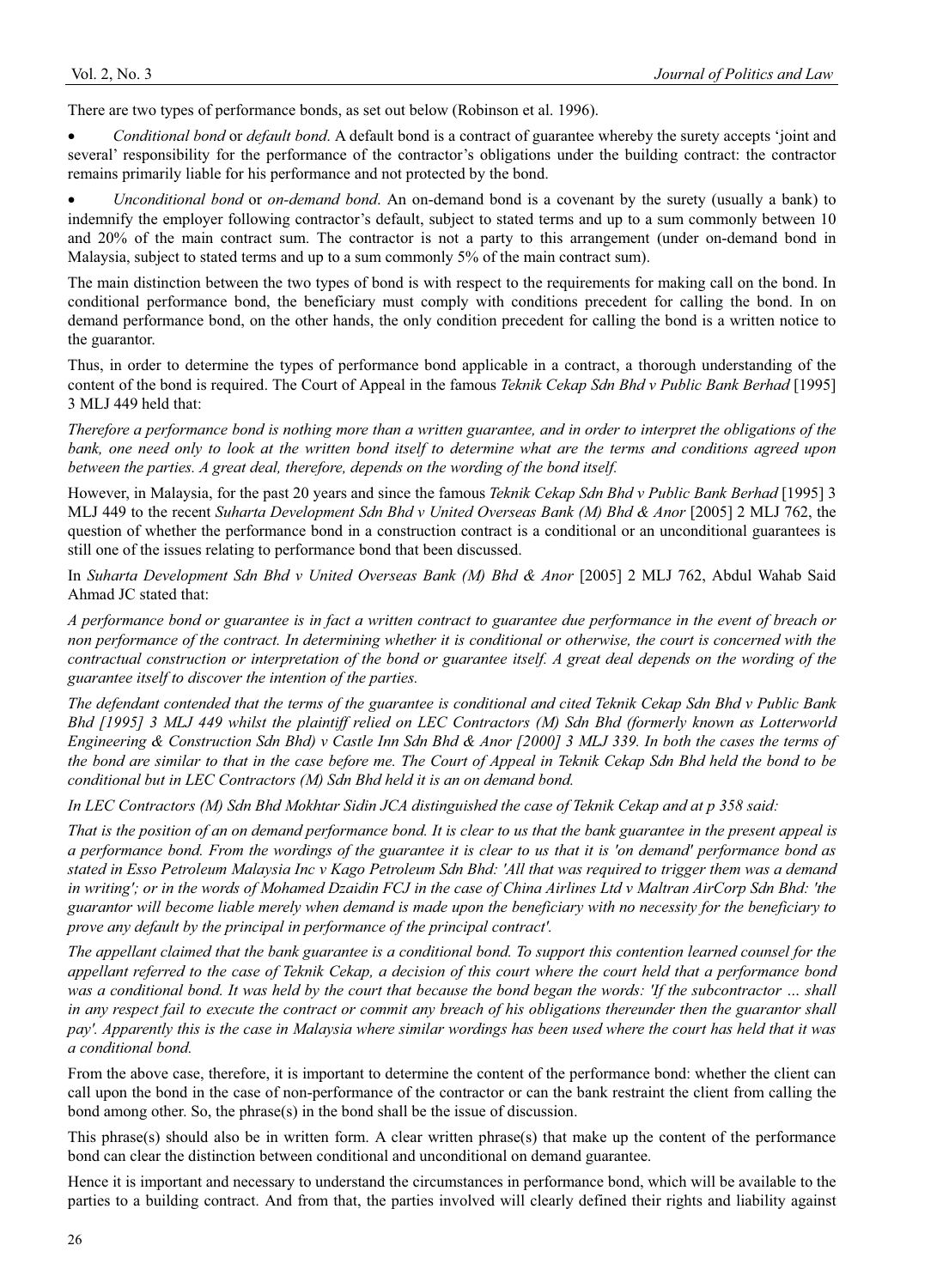bonds and guarantee to assist the respective party in construction contract (Ismail, 2007).

As such, this research has the objective to determine the phrase(s) in the Performance Bond in a construction contract that determine whether the performance bond is a conditional or an unconditional on demand guarantee. By clearing this issue, it is hoped that no more dispute will arise under the interpretation of the content of the Performance Bond especially in a construction contract.

#### **2. Performance Bond**

The success of a construction project is measured by its timely completion to specification within the budget allocated. However, in the execution of any engineering project there is invariably an element of risk involved (Radhakrihnan, 1999): that is to say, construction is a highly risky business, where the level of risk is considered much higher than in other types of economic activities (Abdul-Rashid, 2004). Furthermore, projects involve commercial risks and they involve people (Murdoch and Hughes, 2000).

All parties take some form of risk when they enter into construction contract. The acceptance of an obligation brings with it the acceptance of a commensurate risk, i.e. the risk of being unable to fulfill the obligation because one's own inadequacy, incapacity, inadvertence or error, or because of interference from outside sources or supervening events (Robinson et al. 1996).

The following examples summarize many of the risks (Murdoch and Hughes, 2000). Some of them are contractor's risks (for example: payments; price fluctuation; etc.) and some are employer's risks (for example: workmanship; materials and goods; insolvency; etc.):

**Physical works –** ground conditions; artificial obstructions; defective materials or workmanship; tests and samples; weather; site preparation; inadequacy of staff, labour, plant, materials, time or finance.

**Delay and disputes** – possession of site; late supply of information; inefficient execution of work; delay outside both parties' control; layout disputes.

**Direction and supervision** – greed; incompetence; inefficiency; unreasonableness; partiality; poor communication; mistakes in documents; defective designs; compliance with requirements; unclear requirements; inappropriate consultants or contractors; changes in requirements.

**Damage and injury to persons and property –** negligence or breach of warranty; uninsurable matters; accidents; uninsurable risks; consequential losses; exclusions, gaps and time limits in insurance cover.

**External factors –** government policy on taxes, labour, safety or other laws; planning approvals; financial constraints; energy or pay restraints; cost of war or civil commotion; malicious damage; intimidation; industrial disputes.

**Payment** – delay in settling claims and certifying; delay in payment; legal limits on recovery of interest; insolvency; funding constraints; shortcomings in the measure and value process; exchange rates; inflation.

Law and arbitration – delay in resolving disputes; injustice; uncertainty due to lack of records or ambiguity of contract; cost of obtaining decision; enforcing decisions; changes in statutes; new interpretations of common law.

Risks are inevitable and cannot be eliminated. They can, however, be transferred (Murdoch and Hughes, 2000). One of the main roles of a contract is to distribute risks between the parties. Standard forms of contracts contained express risks distributing provisions. Risk transferring contracts commonly exist between the various parties concerned in construction (Robinson et al. 1996).

In the context of public infrastructure work in Malaysia, one major risk to the Government is non-performance of construction contracts by the contractors (Abdul-Rashid, 2004). A performance bond is a legal and management instrument used by employers to manage risk with respect to contractor's nonperformance.

#### *2.1 Nature of Performance Bond*

A bond or guarantee is an arrangement under which the performance of a contractual duty owed by one person (A) to another (B) is backed up by a third party (C). What happens is that C promises to pay B a sum of money if A fails to fulfill the relevant duty. In this context A is commonly known as the principal debtor or simply principal; B is called the beneficiary; and C is called the bondsman, surety or guarantor (Murdoch and Hughes, 2000).

In a construction contract, performance bond is also a three-party instrument between bondsman, the employer and the contractor. The agreement, however, binds the contractor to comply with the terms of a contract. If the contractor fails to perform the contract, the bondsman assumes the responsibility to indemnify the employer up to the maximum amount of the bond. The Bondsman's obligation to pay is now arises when called upon to do so by the employer.

The obligation to pay is, however, independent of the underlying contract. This is due to the fact that the performance bond is like a letter of credit and designed to release 'no quibble' cash to the beneficiary in the event the call on the bond.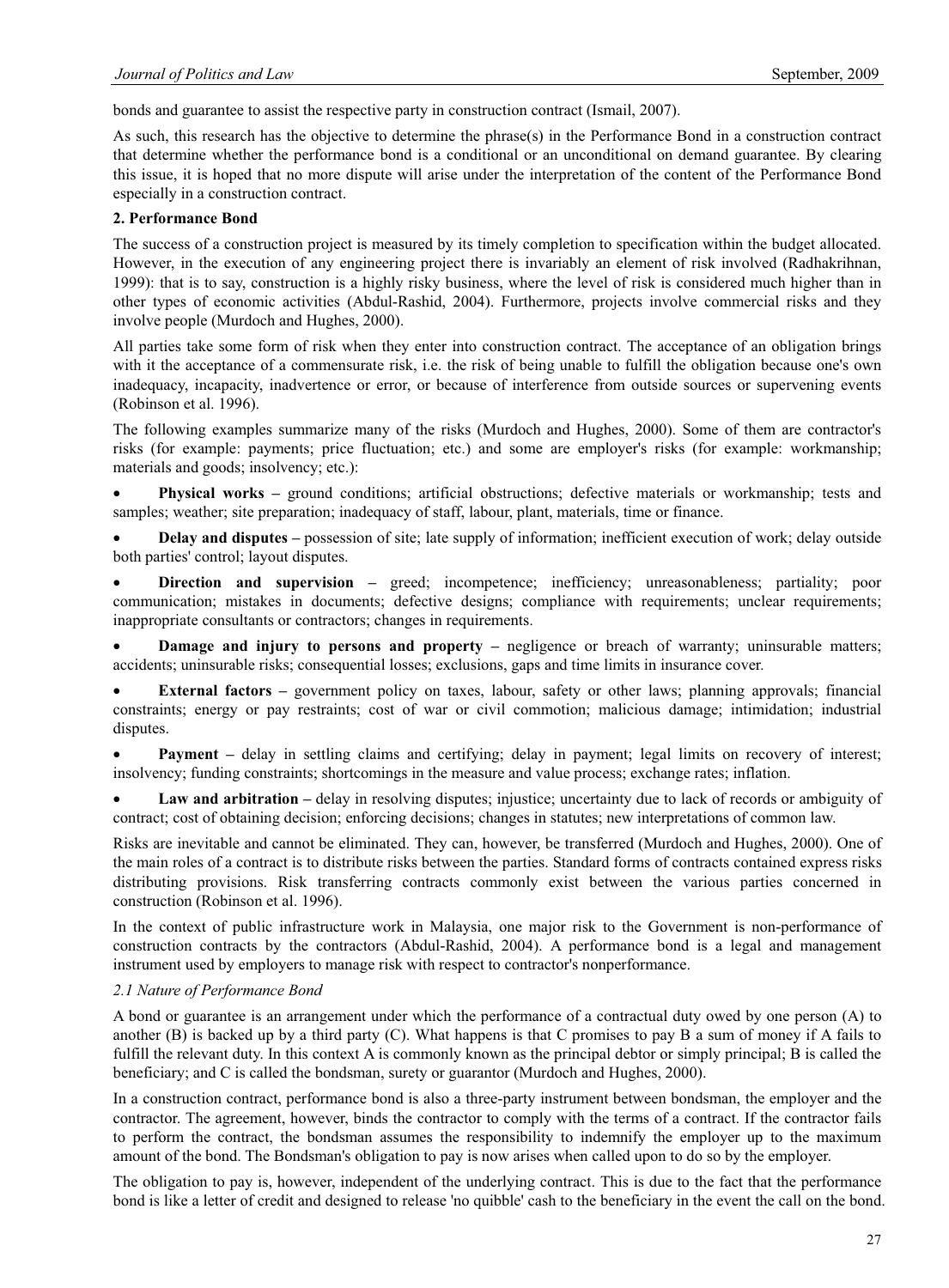This is agreed by what Lord Denning MR said in *Edward Owen Engineering Ltd v Barclays Bank International Ltd*  [1978] QB 159, [1978] 1 All ER 976, [1977] 3 WLR 764, [1978] 1 Lloyd's Rep 166, 6 Build LR 1, 10 Legal Decisions Affecting Bankers 50 that:

*A performance bond is a new creature so far as we are concerned. It has many similarities to a letter of credit, with which of course we are very familiar. It has been long established that when a letter of credit is issued and confirmed by a bank, the bank must pay it if the documents are in order and the terms of the credit are satisfied. Any dispute between buyer and seller must be settled between themselves. The bank must honour the credit.* 

# *2.2 Purpose of Performance Bond*

Rekhraj J in the case of *Lotterworld Engineering & Construction Sdn Bhd v Castle Inn Sdn Bhd & Anor* [1998] 7 MLJ 105 stated that the purpose of performance bond is as follows:

*It is to be understood that the purpose of the performance bond in the construction industry is to perform the role of an effective safeguards against non-performance, inadequate performance or delayed performance and its production provides a security as readily available to be realized, when the prescribed event occurs, viz a viz simply failing to complete the work which had been contracted to carry out.* 

The purpose of a bond is therefore to provide the employer with some financial security in the form of a cash payable by the bank for the contractor's failure to perform his obligation under the construction contract.

# *2.3 Performance Bond in Construction Contract*

Other than Clause 37(a) of the *P.W.D. Form 203A (Rev. 10/83) Standard Form of Contract to be Used Where Bills of Quantities Form Part of the Contract*, Clause 10 of the Conditions of Tendering in the *Form of Tender (PWD 203B Rev. 1/82)* states that "

*The successful tenderer …… shall so soon as it practicable but before the commencement of the Works deposit with the Superintending Officer …… Performance Bond amounting to 5% of the Contract Sum; ……* 

Another place where the requirement of performance bond is mandatory before commencement of contractor's works is under Clause 4 of the *Letter of Acceptance (PWD 203D – Rev. 1/82)*, which states:

*I wish to draw your attention to the Conditions of Tendering whereby as conditions precedent to the commencement of the Works, you are required to deposit with the Government or the Superintending Officer …… Performance Bond amounting …… (being 5% of the Contract Sum) in cash or in the form of Treasury's Deposit, Banker's Draft or an approved banker's or Insurance Guarantee. ……* 

It is also unusual for private projects to require the contract to provide performance bond. Performance Bond, however, is the precondition for:

# x *Taking possession of site*

By Clause 38(a) of the *P.W.D. Form 203A (Rev. 10/83) Standard Form of Contract to be Used Where Bills of Quantities Form Part of the Contract* it is made clear that even if possession of the Site has been given, the Contractor cannot commence work unless and until the performance bond and the insurance policies required under the Contract have been deposited with the Government or the Superintending Officer. Thus if the Contractor delays in depositing the performance bond or insurance, he does so at his own peril as the time available for the execution of the Works under the Contract would be ticking away (Fong, 2004a).

x *Advance payment*

The advance payment is paid to the Contractor upon application from him together with a bank or insurance guarantee for the amount of advance to be paid, and provided that he has returned the Letter of Acceptance duly signed and witnessed, and submitted the Performance Bond and the requisite insurance policies required by the Contract (Jabatan Kerja Raya, 1988).

#### x *First interim payment*

It is further provided that, other than for the first Interim Certificate, the Superintending Officer need not issue further Interim Certificates unless and until the Contractor has returned to the Government the Letter of Acceptance of Tender duly signed by the Contractor, and has deposited with him or the Government the insurance policies and performance bond required under clauses 33, 34, 36 and 37 of these Conditions in the *P.W.D. Form 203A (Rev. 10/83) Standard Form of Contract to be Used Where Bills of Quantities Form Part of the Contract* respectively (Fong, 2004).

# *2.4 Construction of Performance Bond*

In order to determine the construction of a performance bond, Sir Denys Buckley stipulated in the case of *IE Contractors Ltd v Lloyds Bank PLC, and Rafidain Bank* [1990] 2 Lloyd's Rep 496, SI Build LR 1 that: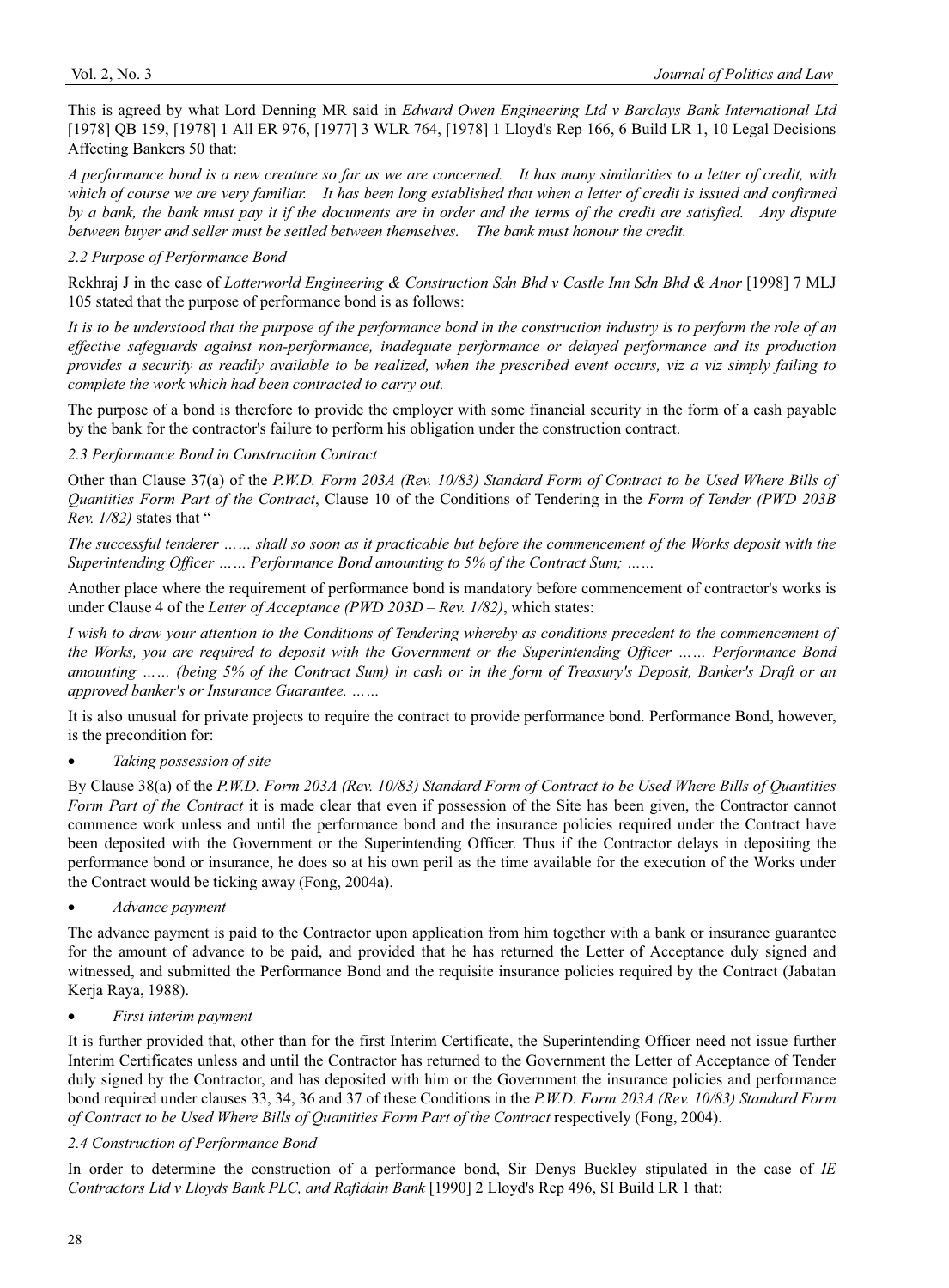*I am in entire agreement with the proposition that to discover what the parties intended should trigger the indemnity under the bond involves a straightforward exercise of construction, or interpretation, of the bond to discover the intention of the parties in that respect.* 

The Malaysian Superior courts have referred to and approved this approach in a number of cases. One of the case that the Superior Court approval of the above *IE Contractors Ltd v Lloyds Bank PLC, and Rafidain Bank* [1990] 2 Lloyd's Rep 496, SI Build LR 1 judgment is *Esso Petroleum Malaysia Inc v Kago Petroleum Sdn Bhd* [1995] 1 MLJ 149. Peh Swee Chin FCJ in delivering the grounds of judgment of the court said that "*That the real issue of a performance bond is one of contractual interpretation was the unanimous view of three judges in the Court of Appeal in IE Contractors Ltd v Lloyds Bank plc and Rafidain Bank [1990] 2 Lloyd's Rep 496; (1991) 51 BLR 1."* 

# **3. Method and Data Analysis**

By using the words 'Performance Bond', 67 cases for the past 20 years were downloaded from the Malayan Law Journal to be analyzed further. From the first reading and screening of the above cases, the judge of 25 cases did interpret the distinction between 'conditional' and 'unconditional' Performance Bond. Further screening was done from the 25 cases whereby only cases which the judge discussed on the wordings or phrase(s) of the Performance Bond will be further analyzed. From this, 15 cases were identified, as in summary in Table 1, to be further consumed as follows:

# *3.1 Law Cases No.1*

In *Suharta Development Sdn Bhd v United Overseas Bank (M) Bhd & Anor* [2005] 2 MLJ 762, Abdul Wahab Said Ahmad JC followed *LEC Contractors (M) Sdn Bhd (formerly known as Lotterworld Engineering & Construction Sdn Bhd) v Castle Inn Sdn Bhd & Anor* [2000] 3 MLJ 339, and hold this guarantee is an unconditional on demand guarantee.

### *3.2 Law Cases No.2*

In *Daewoo Engineering & Construction Co Ltd v The Titular Roman Catholic Archibishop of Kuala Lumpur* [2004] 7 MLJ 136, Abdul Wahab Said Ahmad JC stated that "*I agree with the learned defendant's counsel that the Letter of Guarantee seen in isolation is payable on demand because of the presence of the no contestation clause, i.e. 'notwithstanding any contestation or protest by the contractor or by the guarantor or by any third party."* 

#### *3.3 Law Cases No.3*

In *Sime Engineering Sdn Bhd & Anor v Public Bank Berhad* [2004] 7 MLJ 475, Vincent Ng J stated that"*The area of* law concerning bank guarantees is well established; in the absence of fraud, the bank is obliged to pay on the *guarantee promptly on demand."* 

# *3.4 Law Cases No.4*

In *Danaharta Managers Sdn Bhd v Huang Ee Hoe & Ors* [2002] 2 MLJ 424, Kang Hwee Gee J impliedly followed Mohamed Dzaiddin FCJ (as he then was) in *Government of Malaysia v South East Asia Insurance Bhd* [2000] 3 MLJ 625*,* held at p 636B that "*In our judgment, on its true construction this Gerenti Pelaksanaan is and unconditional bond or an on demand bond and all that is required to activate it is a written demand (Easal)."* 

#### *3.5 Law Cases No.5*

As the previous case, in *Government of Malaysia v South East Asia Insurance Bhd* [2000] 3 MLJ 625, Mohamed Dzaiddin FCJ, following Ackner LJ in *Easal (Commodities) Ltd v Oriental Credit Ltd; Banque Du Caire SA v Wells Fargo Bank NA* [1985] 2 Lloyd's Rep 546, further stated that "*Paragraph 1 is so drafted that the guarantor shall become liable merely when demand is made by the Government notwithstanding any contestation or protest by the contractor or the guarantor or by any third party. …. Therefore, on its true construction this Insurance Guarantee is an on demand performance bond."* 

#### *3.6 Law Cases No.6*

In *LEC Contractors (M) Sdn Bhd (formerly known as Lotterworld Engineering & Construction Sdn Bhd) v Castle Inn Sdn Bhd & Anor* [2000] 3 MLJ 339, Mokhtar Sidin JCA referred to several cases (*Teknik Cekap Sdn Bhd v Public Bank Bhd* [1995] 3 MLJ 449, *Damatar Paints (P) Ltd v Indian Oil Corp* AIR 1982 Delhi 57, *Pesticides India v State Chemicals & Pharmaceuticals Corp of India* AIR 1982 Delhi 78, *China Airlines Ltd v Maltran Air Corp Sdn Bhd (formerly known as Maltran Air Services Corp Sdn Bhd) and another appeal* [1996] 2 MLJ 517, *Esal (Commodities) Ltd and Esso Petroleum Malaysia Inc v Kago Petroleum Sdn Bhd),* and therefore stated that "*From the authorities we have referred earlier it is clear to us that to determine whether a performance bond is a conditional or unconditional bond, the court should not be concerned whether there was actual breach being committed or not. …. The bank has no choice but to pay the amount demanded. The first defendant is entitled to that sum not under the contract but under the performance bond."*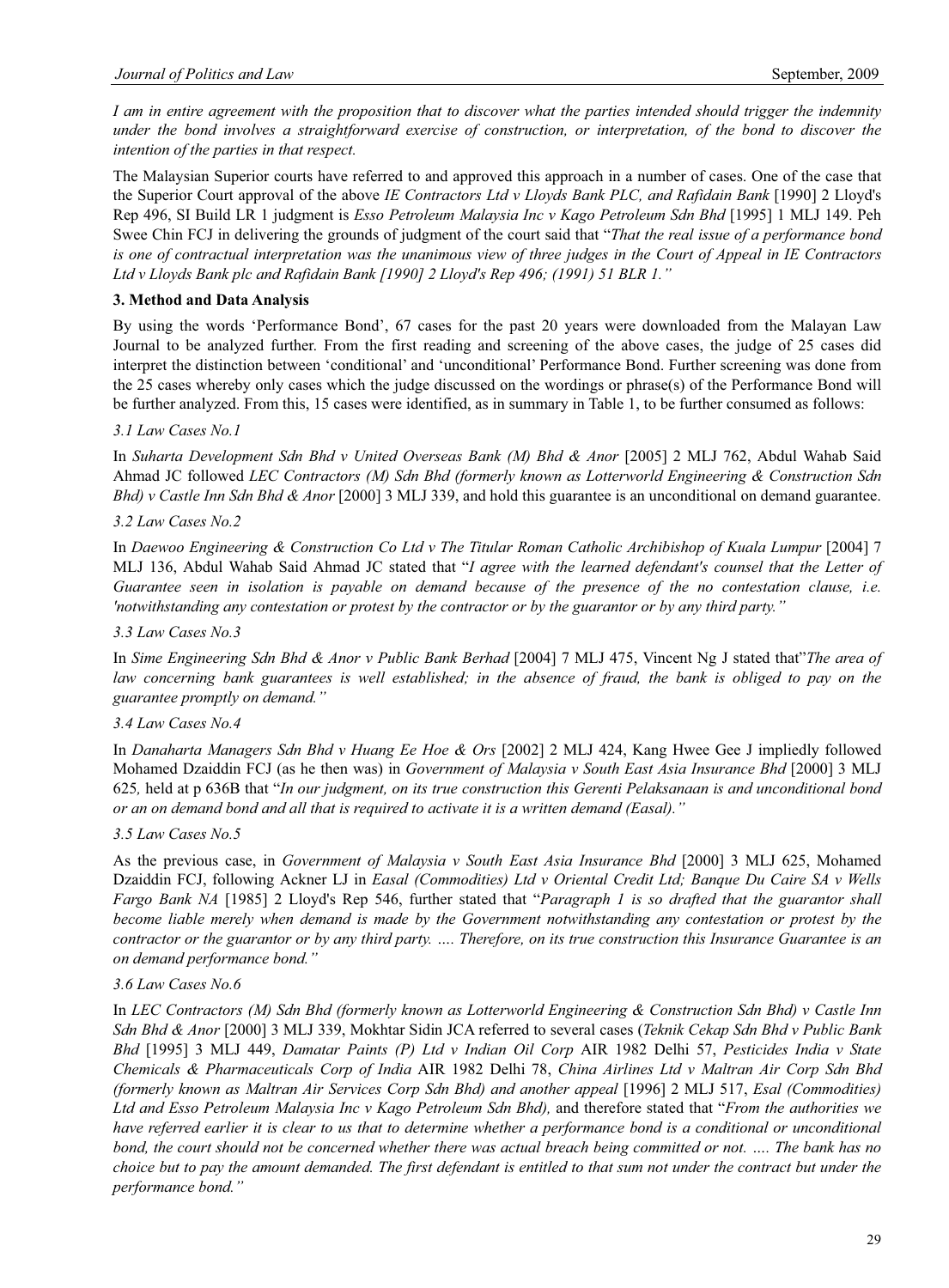# *3.7 Law Cases No.7*

In *Fasda Heights Sdn Bhd v Soon Ee Sing Construction Sdn Bhd & Anor* [1999] 4 MLJ 199, Steve Shim J, while referring to *Bocotra Construction Pte Ltd v A-G (No 2)* [1995] 2 SLR 733 (CA). *Esal (Commodities) Ltd & Reltor Ltd v Oriental Credit Ltd & Wells Fargo Bank NA* [1985] 2 AC 546, *IE Contractors Ltd v Lloyd's Bank plc & Rafidain Bank*  and *Teknik Cekap,* stated that "*In the circumstances, it was wrong for the second defendant to withhold or refuse to pay the monies to the plaintiff when the demand was made on the bank guarantee at the material time."* 

# *3.8 Law Cases No.8*

In *Lotterworld Engineering & Construction Sdn Bhd v Castle Inn Sdn Bhd & Anor* [1998] 7 MLJ 165, Rekhraj J referred to *Edward Owen Engineering Ltd v Barclays Bank International Ltd & Anor* [1978] QB 159 and *Re Esal (Commodities) Ltd* [1985] BCLC 450 stated that "*This court will not therefore attribute an intention contrary to the plain meaning of the words used to attach liability towards payment upon demand."* 

# *3.9 Law Cases No.9*

In *Ramal Properties Sdn Bhd v East West-Umi Insurance Sdn Bhd* [1998] 5 MLJ 233, Kamalanathan Ratnam JC, in referring *Esal (Commodities) Ltd v Oriental Credit Ltd* [1985] 2 Lloyd's Rep 546, *Teknik Cekap Sdn Bhd v Public Bank Bhd* [1995] 3 MLJ 449 and *Esso Petroleum,* stated that "*... There was nothing there that could suggest that the demand was not proper, and for complying with the simple words there of making a claim by 'a demand in writing', the said letter was sufficiently compliant even though it was verbose."* 

# *3.10 Law Cases No.10*

In *China Airlines Ltd v Maltran Air Corp Sdn Bhd (formerly known as Maltran Air Services Corp Sdn Bhd) and Another Appeal* [1996] 2 MLJ 517, Mohamed Dzaiddin FCJ (delivering the grounds of judgment of the court), after considering the cases of *Esal ( Commodities) Ltd, Esso Petroleum Malaysia Inc v Kago Petroleum Sdn Bhd* [1995] 1 MLJ 149, *Edward Owen Engineering Ltd v Barclays Bank International Ltd* [1978] 1 QB 159 and *RD Harbottle (Mercantile) Ltd v National Westminster Bank* Ltd [1978] 1 QB 146*,* stated that "*In her grounds of judgment, the learned judge recognized that AC4 is an 'on demand guarantee'."* 

# *3.11 Law Cases No.11*

In *Esso Petroleum Malaysia Inc v Kago Petroleum Sdn Bhd* [1995] 1 MLJ 149, Peh Swee Chin FCJ (delivering the grounds of judgment of the court) following the case of *IE Contractors* [1989] 2 Lloyd's Rep 205 stated that "*On the type of such pure on demand performance bonds, the issuer should unquestionably pay on demand except in the case of fraud."* 

# *3.12 Law Cases No.12*

In *Nik Sharifuddin Bin Nik Kadir v Mohaiyani Securities Sdn Bhd* [1994] 3 MLJ 551, Zakaria Yatim J, with the help of *IE Contractors* 51 BLR 5, *Australasian Conference Association Ltd v Mainline Constructions Pty Ltd (In Liquidation) & Ors* (1978) 141 CLR 335, *Jowitt v Callaghan* (1938) 38 SR (NSW) 512 and *Re Conley* [1938] 2 All ER 127, stated that "*In my opinion, the banker's guarantee is not an unconditional guarantee."* 

# *3.13 Law Cases No.13*

In *Kirames Sdn Bhd v Federal Land Development Authority* [1991] 2 MLJ 198, Zakaria Yatim J stated that "*It is clear that the above document is a guarantee given by Jerneh Insurance Corp Sdn Bhd on behalf of the plaintiff for the due performance of the contract dated 3 October 1985. The guarantee is an 'on-demand' guarantee."* 

# *3.14 Law Cases No.14*

In *Patel Holdings Sdn Bhd v Estet Pekebun Kecil & Anor* [1989] 1 MLJ 190, Wan Adnan J stated followed *Edward Owen Engineering Ltd v Barclays Bank International Ltd [*1978] QB 159 that "*The bank must pay according to its guarantee, on demand, if so stipulated, without proof or conditions. The only exception is when there is clear fraud of which the bank has notice."* 

# *3.15 Law Cases No.15*

In *Teknik Cekap Sdn Bhd v Public Bank Bhd* [1995] 3 MLJ 449, in also referred to several cases (*IE Contractors Ltd v Lloyds Bank plc and Rafidain Bank* (1990) 51 BLR 1, *Edward Owen Engineering Ltd v Barclays Bank International Ltd & Anor* [1978] 1 All ER 976; [1977] 3 WLR 764, *Kirames Sdn Bhd v Federal Land Development Authority* [1991] 2 MLJ 198, *Esso Petroleum Malaysia Inc v Kago Petroleum Sdn* Bhd [1995] 1 MLJ 149 and *Esal (Commodities) and Relton v Oriental Credit and Wells Fargo Bank NA* [1985] 2 Lloyd's Rep 546), Shaik Daud JCA stated that "*If the sub-contractor (unless relieved from the performance of any clause of the contract or by statute or by the decision of a tribunal of competent jurisdiction) shall in any respect fail to execute the contract or commit any breach of his obligations thereunder then the guarantor shall pay to the contractor up to and not exceeding the sum of RM422,000*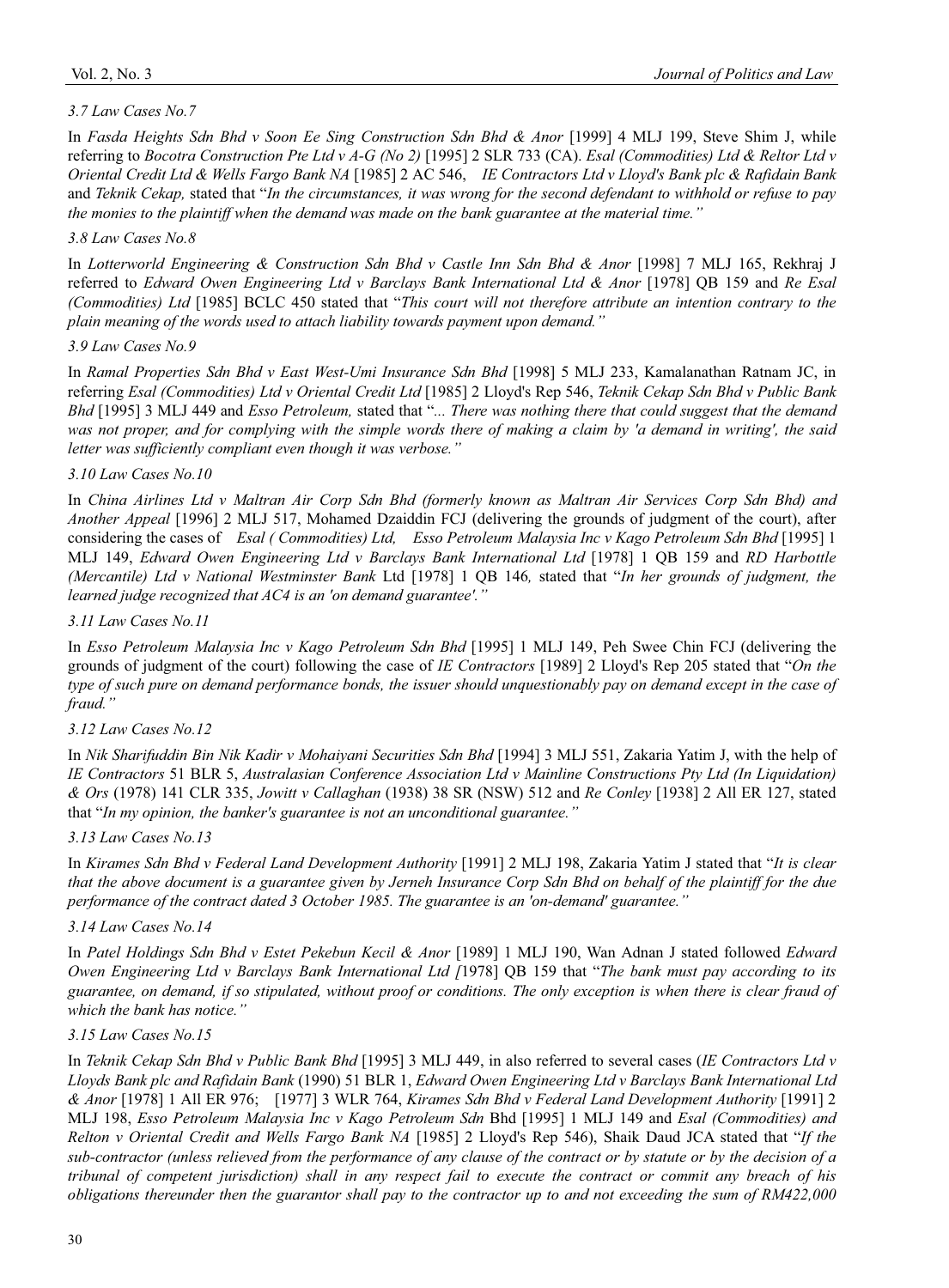*(Malaysian Ringgit four hundred twenty two thousand) only representing 10% of the contract value or such part thereof on the contractor's demand notwithstanding any contestation or protest by the sub-contractor or by the guarantor or by*  any other third party, provided always that the total of all partial demands so made shall not exceed the sum of *RM422,000 (Malaysian Ringgit four hundred twenty two thousand) only and that the guarantor's liability to pay the contractor as aforesaid shall correspondingly be reduced proportionate to any partial demand having been made as aforesaid.* 

# **4. Conclusion**

The judgment of fifteen law cases had been analysed to differentiate the conditionality of the performance bond by its wordings. Some of the cases held that the performance bonds were conditional performance bond and some of them held the performance bond to be unconditional 'on-demand' performance bond. From Table 1, it seems that most of the judges referred to the surrounding five law cases which were discussed below to interpret whether the wording of the performance bonds are conditional or unconditional 'on-demand' bonds. However, some interesting conclusion can be made from the words in the performance bond.

The first and mostly referred is *Easal (Commodities) Ltd & Reltor Ltd v Oriental Credit Ltd & Wells Fargo Bank NA*  [1985] 2 AC 546 which gives the conclusion that there are three possible meanings for the words used in the performance bond, i.e. no more a written demand is required; the demand must assert a failure to perform the contract; and there must in fact have been a failure to perform. However, most of the judge rejected the last possible meaning of the words used.

In interpreting the words of the performance bond, the second case of *Esso Petroleum Malaysia Inc v Kago Petroleum Sdn Bhd* [1995] 1 MLJ 149 referred the third case of *IE Contractors Ltd v Lloyd's bank plc and Rafidain Bank* [1990] 2 Lloyd's Rep 296, which a conclusion can be made that there was a bias or presumption in favour of the construction that performance bond was to be conditioned upon documents rather than facts.

The fourth case is also the famous Malaysian case of *Teknik Cekap Sdn Bhd v Public Bank Bhd* [1995] 2 Lloyd's Rep 296 which held that because the performance bond because the bond began with the words '*if the subcontractor … shall in any respect fail to execute the contract or commit any breach of his obligations thereunder then the guarantor shall*  pay ...', the bond was a conditional bond.

Last but not least, the case of *Edward Owen Engineering Ltd v Barclays Bank International Ltd* [1978] 1 QB 159 stressed the general nature of a performance bond that a bank is not concerned in the least with the relations between the supplier and the customer nor with the question whether the supplier has performed his contractual obligation or not, nor with the question whether the supplier is in default or not, the only exception being where there is clear evidence both of fraud and of the bank's knowledge of that fraud.

However, Steve Shin J in *Fasda Heights Sdn Bhd v Soon Ee Sing Construction Sdn Bhd & Anor* [1999] 4 MLJ 199 made quite good critics as to the wordings of the performance bond. He said that there are two 'conditions' that the bank must adhere to. The first is that the demand is in writing. It has been said that such a 'condition' is merely to regulate the right to call on the guarantee and is therefore purely a procedural matter. It does not render a guarantee conditional in the true sense. The second is that the contractor fails to execute the works and/or in breach of the contract. Three possible meanings for the words used: (i) that no more than a written demand was required; (ii) that the demand must assert a failure to perform the contract; or (iii) that there must in fact have been a failure to perform. Most of the courts unanimously rejected the third solution.

Kamalanathan Ratnam JC in *Ramal Properties Sdn Bhd v East West-Umi Insurance Sdn Bhd* [1998] 5 MLJ 233 also made quite interesting statements towards the meaning of the words in the performance bond. He said that the wordings of *'If the contractor ... shall in any respect fail to execute the contract or commit any breach of his obligations thereunder, then the guarantor will indemnify and pay the principal ...'* renders the performance bond to be an on-demand performance bond which is only conditional upon the beneficiary asserting the basis of the claim upon the issuer of the bond contending that there has been a breach of contract.

Lastly, to be an undisputed meaning of the words in the performance bond, the performance bond itself should be either purely conditional or purely unconditional 'on-demand' bond. The best examples for this are in the cases of *Esso Petroleum Malaysia Inc v Kago Petroleum Sdn Bhd* [1995] 1 MLJ 149 and *IE Contractors Ltd v Lloyd's bank plc and Rafidain Bank* [1990] 2 Lloyd's Rep 296 which respectively as follows:

*"... we hereby unconditionally and irrevocably guarantee the payment to EPMI"* 

*"We undertake to pay you, unconditionally, the said amount on demand, being your claim for damages brought about by the abovenamed principal."* 

## **References**

Abdul-Rashid, K. (2004). *Guarantee Against Non-Performance of Construction Contract by the Contractor:*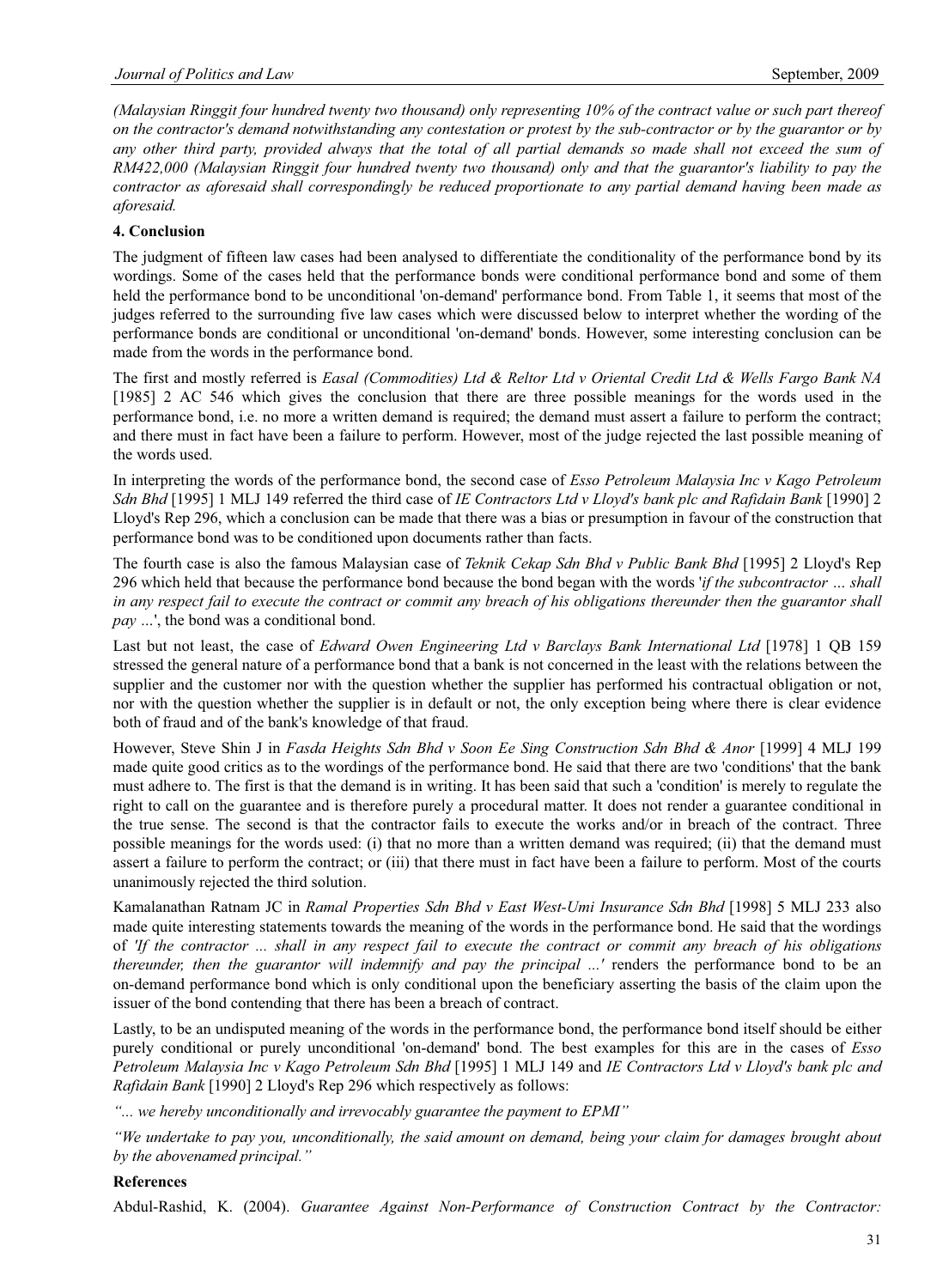*Performance Guarantee Sum versus Performance Bond*, Seminar, 1<sup>st</sup> International Conference, Toronto Canada, May 27 2004 – May 28 2004, World of Construction Project Management.

Fong, C.K. (2004a). *Law and Practice of Construction Contracts*, 3rd Edition, Sweet & Maxwell Asia, Singapore.

Fong, L.C. (2004b). *The Malaysian PWD Form of Construction Contract,* Sweet & Maxwell Asia, Petaling Jaya.

Ismail, N. (2007). *Performance Bond and An Injunction,* Master's Project Report (Dissertation), Universiti Teknologi Malaysia.

Jabatan Kerja Raya (1988). *A Guide on the Administration of Public Works Contracts,* Ibu Pejabat JKR Malaysia.

Martin, E.A. (2003). *A Dictionary of Law*, 5<sup>th</sup> Edition reissued with new covers, Oxford University Press, Oxford.

Murdoch, J. and Hughes, W. (2000). *Construction Contracts – Law and Management*, 3<sup>rd</sup> Edition, Spon Press, London.

*P.W.D. Form 203A (Rev. 10/83) Standard Form of Contract to be Used Where Bills of Quantities Form Part of the Contract.*

Radhakrihnan, S. (1999). *Legal Aspects of Insurance for Engineering Projects,* Article, [1999] 1 MLJ cxxx; [1999] 1 MLJA 130.

Robinson, N.M., Lavers, A.P., Heng, G.T.K. and Chan, R. (1996). *Construction Law in Singapore and Malaysia,* Second Edition, Butterworths Asia, Singapore.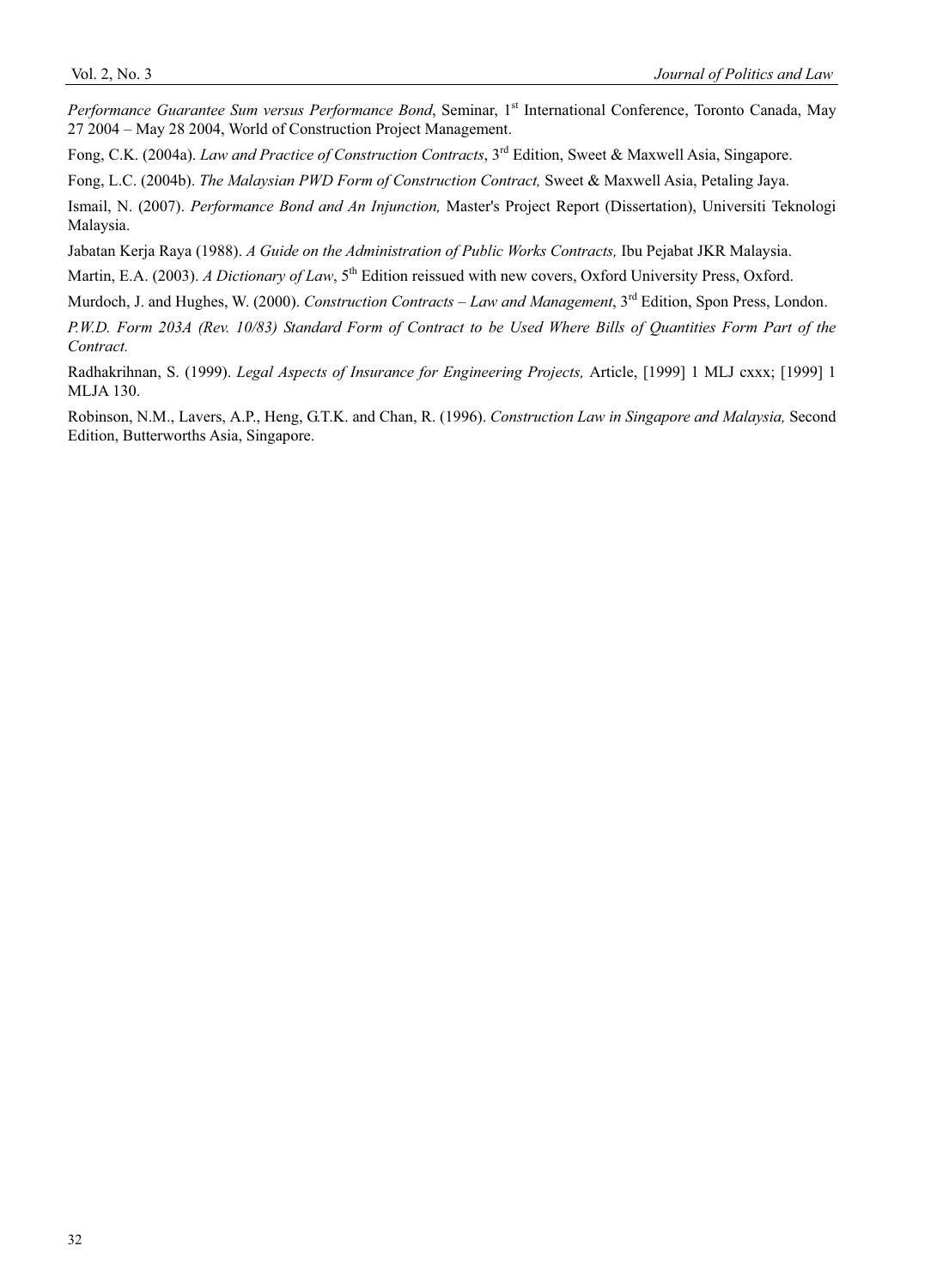Table 1. Summary of Law Case Analysis

| Cases Referred                                                                 |              |                |              |                          |              |              |                |              |              | Analysed Law Cases |              |              |    |              |              |                |
|--------------------------------------------------------------------------------|--------------|----------------|--------------|--------------------------|--------------|--------------|----------------|--------------|--------------|--------------------|--------------|--------------|----|--------------|--------------|----------------|
|                                                                                | 1            | $\overline{2}$ | 3            | $\overline{\mathcal{L}}$ | 5            | 6            | $\overline{7}$ | 8            | $\mathbf Q$  | 10                 | 11           | 12           | 13 | 14           | 15           | Total          |
| <b>Australian Conference</b><br>Assoc. Ltd v Mainline<br>Constructions Pty Ltd |              |                |              |                          |              |              |                |              |              |                    |              | 1            |    |              |              | 1              |
| Banque Du Caire SA v<br>Wells Fargo Bank NA                                    |              |                |              |                          | 1            |              |                |              |              |                    |              |              |    |              |              | 1              |
| <b>Bocotra Construction Pte</b><br>Ltd v A-G (No. 2)                           |              |                |              |                          |              |              | 1              |              |              |                    |              |              |    |              |              | 1              |
| China Airlines Ltd v<br>Maltran Air Corp S/B                                   |              |                |              |                          |              | 1            |                |              |              |                    |              |              |    |              |              | 1              |
| Damatar Paints (P) Ltd v<br>Indian Oil Corp                                    |              |                |              |                          |              | 1            |                |              |              |                    |              |              |    |              |              | 1              |
| Easal (Commodities) Ltd<br>v Oriental Credit Ltd                               |              |                |              | 1                        | 1            | 1            | 1              | 1            | 1            | 1                  |              |              |    |              | 1            | 8              |
| Edward Owen Eng. Ltd v<br>Barclays Bank (I) Ltd                                |              |                |              |                          |              |              |                | 1            |              | 1                  |              |              |    | 1            | 1            | $\overline{4}$ |
| Esso Petroleum Malaysia<br>v Kago Petroleum S/B                                |              |                |              |                          |              | 1            |                |              | 1            | 1                  |              |              |    |              | 1            | 4              |
| Government of Malaysia<br>v S. E. A. Insurance Bhd                             |              |                |              | 1                        |              |              |                |              |              |                    |              |              |    |              |              | 1              |
| IE Contractors Ltd v<br>Lloyd's Bank plc                                       |              |                |              |                          |              |              | 1              |              |              |                    | 1            |              |    |              | 1            | 3              |
| Jowitt v Callaghan                                                             |              |                |              |                          |              |              |                |              |              |                    |              | 1            |    |              |              | 1              |
| Kirames S/B v Federal<br>land Dev Authority                                    |              |                |              |                          |              |              |                |              |              |                    |              |              |    |              | 1            | 1              |
| LEC Contractors (M)<br>S/B v Castle Inn S/B                                    | 1            |                |              |                          |              |              |                |              |              |                    |              |              |    |              |              | 1              |
| Pesticides India v State<br>Chemicals of India                                 |              |                |              |                          |              | 1            |                |              |              |                    |              |              |    |              |              | 1              |
| RD Harbottle Ltd v Nat.<br>Westminster Bank Ltd                                |              |                |              |                          |              |              |                |              |              | 1                  |              |              |    |              |              | 1              |
| Re Conley                                                                      |              |                |              |                          |              |              |                |              |              |                    |              | $\mathbf{1}$ |    |              |              | $\mathbf{1}$   |
| Teknik Cekap S/B v<br>Public Bank Bhd                                          |              |                |              |                          |              | 1            | $\mathbf{1}$   |              | 1            |                    |              |              |    |              |              | 3              |
| Judgment                                                                       |              |                |              |                          |              |              |                |              |              |                    |              |              |    |              |              |                |
| Conditional                                                                    |              |                |              |                          |              |              |                |              |              |                    |              | 1            |    |              | $\mathbf{1}$ | 2              |
| Unconditional                                                                  | $\mathbf{1}$ | $\mathbf{1}$   | $\mathbf{1}$ | $\mathbf{1}$             | $\mathbf{1}$ | $\mathbf{1}$ | $\mathbf{1}$   | $\mathbf{1}$ | $\mathbf{1}$ | $\mathbf{1}$       | $\mathbf{1}$ |              | 1  | $\mathbf{1}$ |              | 13             |